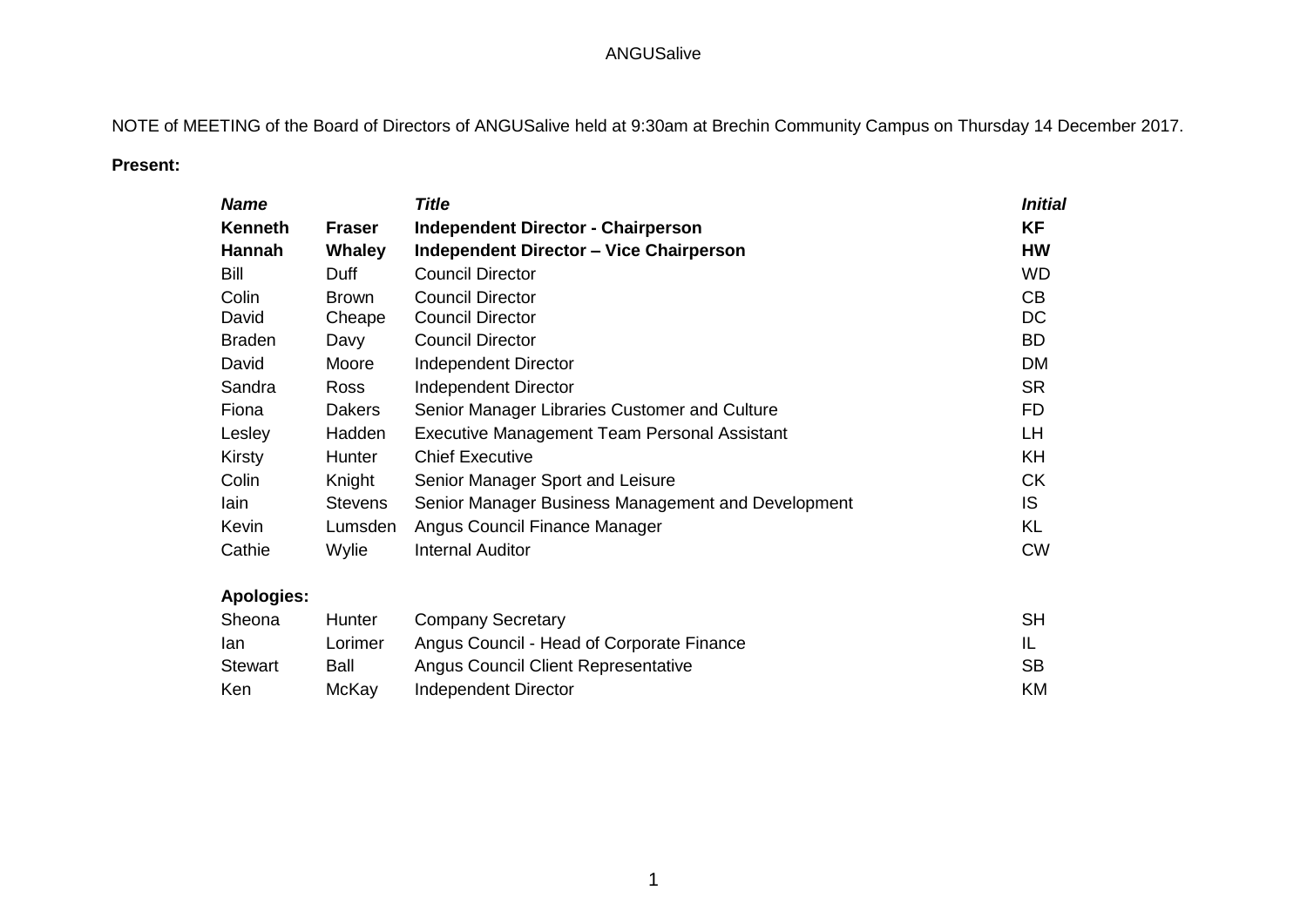| Item No | <b>Note</b>                                                                                                                              |
|---------|------------------------------------------------------------------------------------------------------------------------------------------|
| 1.      | <b>Welcome &amp; Apologies</b>                                                                                                           |
|         | KF welcomed everyone to the meeting.                                                                                                     |
|         | Apologies were received from Ken McKay, Stewart Ball, Sheona Hunter and Ian Lorimer                                                      |
| 2.      | <b>Declarations of Interest</b>                                                                                                          |
|         | Directors were asked to consider whether they had any declarations of interest in relation to any item on the agenda<br>for the meeting. |
|         | No declarations were made.                                                                                                               |
|         |                                                                                                                                          |
| 3.      | Minutes of Meeting on Wednesday 18 October 2017                                                                                          |
|         | The Directors approved the minutes of the above meeting.                                                                                 |
| 4.      | Matters arising from the Minute of Meeting on Wednesday 18 October 2017                                                                  |
|         |                                                                                                                                          |
|         | There were no matters arising from the meeting on Wednesday 18 October 2017                                                              |
|         |                                                                                                                                          |
|         |                                                                                                                                          |
|         |                                                                                                                                          |
|         |                                                                                                                                          |
|         |                                                                                                                                          |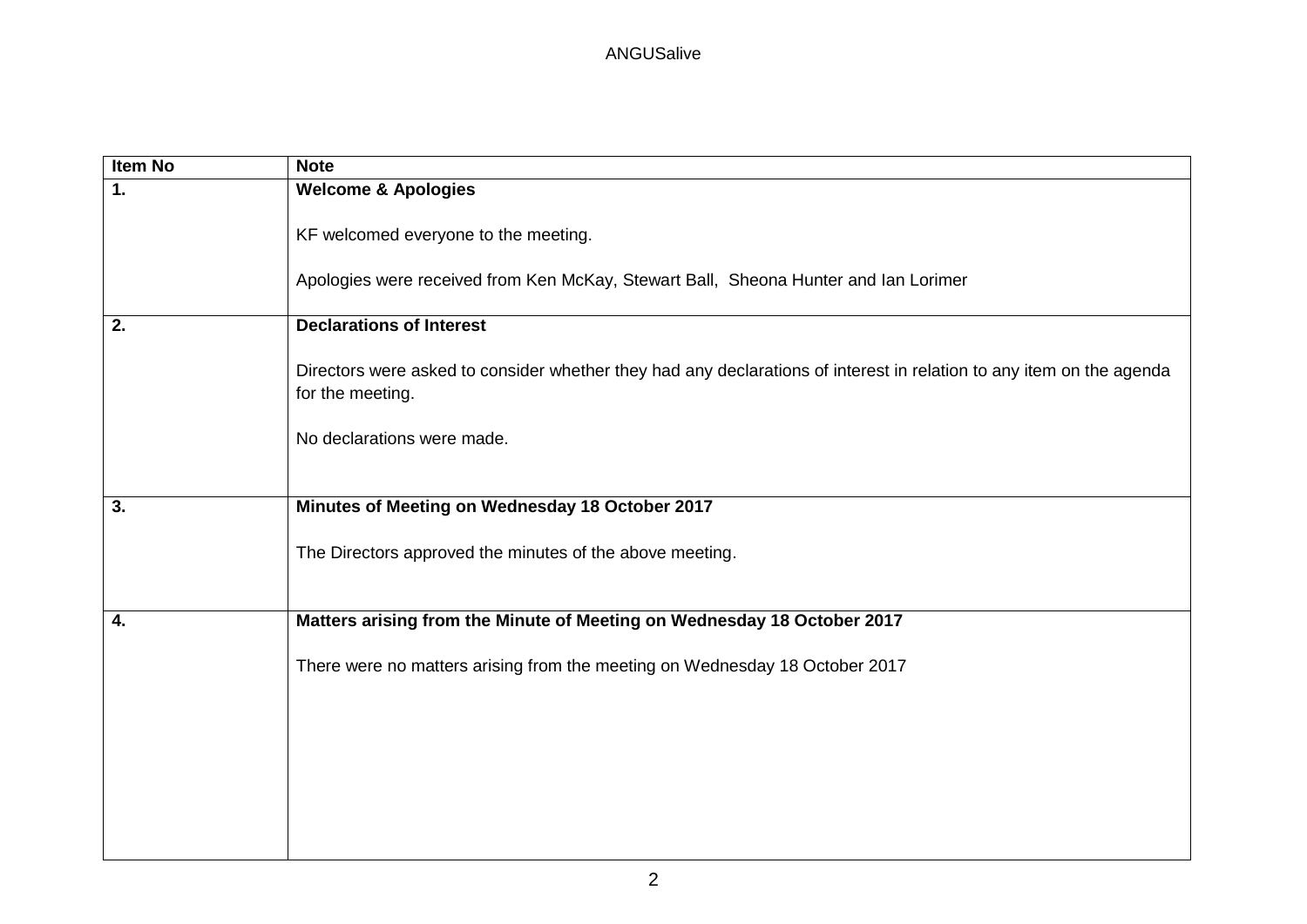| Item No | <b>Note</b>                                                                                                                                                                                                                                                                                                                                                        |
|---------|--------------------------------------------------------------------------------------------------------------------------------------------------------------------------------------------------------------------------------------------------------------------------------------------------------------------------------------------------------------------|
| 5.      | <b>Chief Executive Update</b>                                                                                                                                                                                                                                                                                                                                      |
|         | <b>Barclay Report</b><br>KH advised the Scottish Government have confirmed recommendation 24 from the Barclay Report is not to be<br>implemented.                                                                                                                                                                                                                  |
|         | The strength of representation from Sporta Scotland/Vocal and trusts during consultation with the Cabinet Secretary<br>since the publication of the Barclay Report had been an important part of the decision making process. Significant<br>support was received from partners, sportscotland, Creative Scotland, Museums Galleries Scotland, SLIC and<br>others. |
|         | KH confirmed this announcement will enable ANGUSalive and other charitable trusts across Scotland to continue<br>delivering against the cultural, sport and leisure objectives shared with national Government and Councils locally.<br>The team at ANGUSalive will continue 'changing lives by inspiring healthy, active and creative lifestyle choices'.         |
|         | Angus Council and ANGUSalive leadership Meeting<br>An initial meeting between Angus Council and ANGUSalive leadership was held in the ANGUSalive Board Room, St<br>Margaret's House on 27 November 2017.                                                                                                                                                           |
|         | KH confirmed the Board of Directors were seeking to establish a partner engagement process with Angus Council in<br>order that we work together to plan and improve future delivery of services to the communities of Angus.                                                                                                                                       |
|         | <b>FCC Official Opening</b><br>The Official Opening of Forfar Community Campus was held on Friday 8 December 2017.                                                                                                                                                                                                                                                 |
|         | Panto                                                                                                                                                                                                                                                                                                                                                              |
|         | KH extended a thank you to all who attended the Panto and after party on Saturday 9 December 2017.                                                                                                                                                                                                                                                                 |
|         | <b>William Lamb Studio</b><br>At a meeting of William Lamb sub-committee there was a useful conversation about the future of the entity which<br>involves Angus Council, Angus Alive and Montrose Common Good Fund.                                                                                                                                                |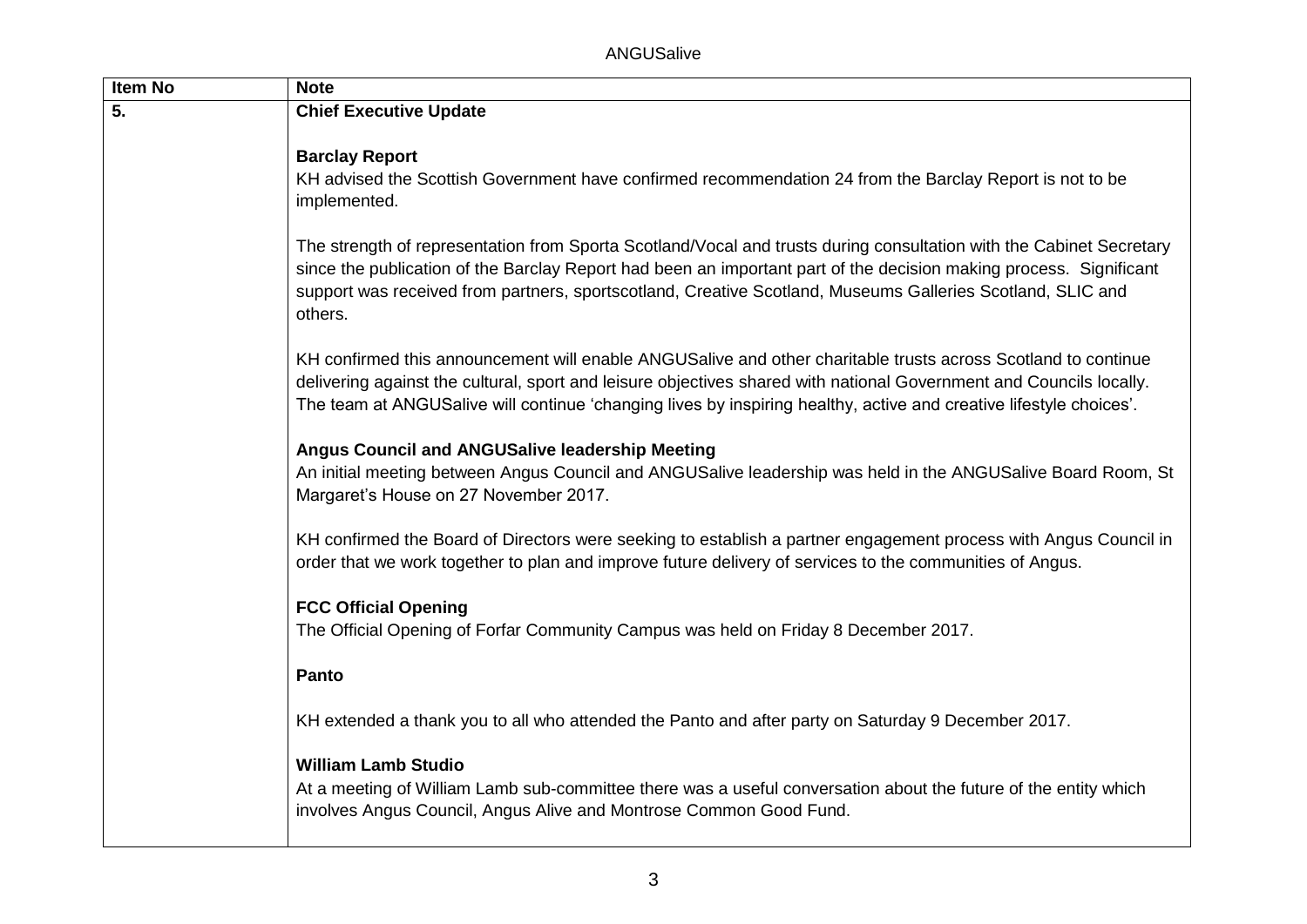| <b>Item No</b> | <b>Note</b>                                                                                                                                                                                                                                                                                                                                                                                                                                                     |
|----------------|-----------------------------------------------------------------------------------------------------------------------------------------------------------------------------------------------------------------------------------------------------------------------------------------------------------------------------------------------------------------------------------------------------------------------------------------------------------------|
|                | ANGUSalive have examined the current direct running costs of the centre and this will be discussed at the next                                                                                                                                                                                                                                                                                                                                                  |
|                | Angus Council meeting concerning Common Good approval to be held in January 2018.                                                                                                                                                                                                                                                                                                                                                                               |
|                | SPORTA Scotland Conference - Monday 13 - Tuesday 14 November 2017.                                                                                                                                                                                                                                                                                                                                                                                              |
|                | Sporta Scotland conference was held at the Dalmahoy and was attended by Chair, Vice-Chair, the Chief Executive<br>and Senior Managers. The two day conference was attended by 100 trust delegates and 25 external<br>delegates/guests and business partners which ensured a great networking and social event.                                                                                                                                                  |
|                | Presentations from the conference were delivered by Colin Mair and Derek Grieve (on behalf of the CMO).                                                                                                                                                                                                                                                                                                                                                         |
|                | <b>Organisational Review</b><br>KH advised the first meeting of the organisational review steering group was held on Tuesday 12 December 2017 at<br>Forfar Community Campus.                                                                                                                                                                                                                                                                                    |
|                | The Organisational Review Steering Group performs a similar although a more strategic level role for the overarching<br>activities to ensure a consistency in approach across the Service Review Teams and to monitor progress across all<br>areas of the Trust.                                                                                                                                                                                                |
|                | KH advised the steering group agreed Phase 2 would commence January 2018 and requested approval from the<br>Board.                                                                                                                                                                                                                                                                                                                                              |
|                | The Board unanimously agreed.                                                                                                                                                                                                                                                                                                                                                                                                                                   |
|                | SR enquired as to whether Change Workshops will be available for employees. KH agreed to follow up outwith the<br>Board Meeting.                                                                                                                                                                                                                                                                                                                                |
|                | <b>bACTIVE Changes</b>                                                                                                                                                                                                                                                                                                                                                                                                                                          |
|                | KH highlighted that with the introduction of the new system a review our bACTIVE membership has been carried out<br>and confirmed a letter was issued to members advising of changes to the bACTIVE membership, when they will<br>happen and how they affect their membership. The changes are effective from 13 December 2017 and there will<br>also be changes to our family membership from 1 January 2018. The changes to Sports hall/ pitch use for sports |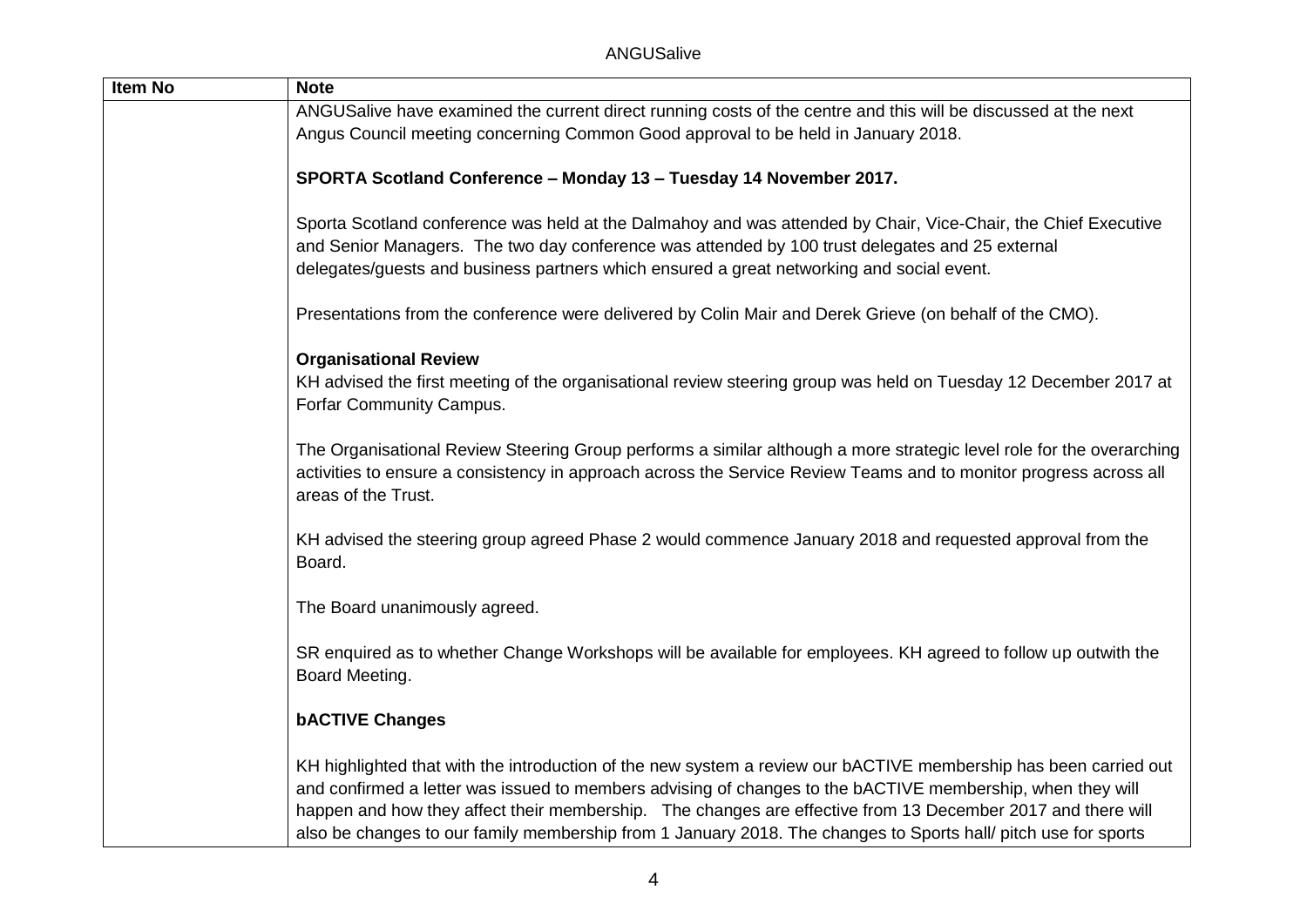| Item No | <b>Note</b>                                                                                                                                                                                                                                                                                                                                                                                                                     |
|---------|---------------------------------------------------------------------------------------------------------------------------------------------------------------------------------------------------------------------------------------------------------------------------------------------------------------------------------------------------------------------------------------------------------------------------------|
|         | such as 5-a-side, 7-a-side, basketball, bring us in line with other charitable trusts in Scotland.                                                                                                                                                                                                                                                                                                                              |
|         | KH advised as a charitable trust, ANGUSalive joins a network of leisure and culture trusts across Scotland none of<br>which include sports hall/ pitch use in their memberships As part of this ambition to engage with our customers<br>differently, we have adopted a new single integrated solution across all of our services which will enable customers<br>to book online for activities and manage their account online. |
|         | Legend                                                                                                                                                                                                                                                                                                                                                                                                                          |
|         | The Legend "Go Live" on Wednesday 13 December 2017 was successful with a smooth implementation. Carnoustie<br>& Monifieth High School pools will be installed on Thursday 14 December 2017.                                                                                                                                                                                                                                     |
|         | Employees are looking forward to the benefits the new system will bring to the employee and customer experience.                                                                                                                                                                                                                                                                                                                |
| 6.      | 55_17_ Finance Report                                                                                                                                                                                                                                                                                                                                                                                                           |
|         | The Board noted the content of report 55_17.                                                                                                                                                                                                                                                                                                                                                                                    |
|         | KL advised as at 31 October 2017 the majority (78.3%) of outstanding debtor value is in the 91 to 180 day band.                                                                                                                                                                                                                                                                                                                 |
|         | KL confirmed the Board the gift aid amount was transferred between the respective bank accounts on 26 October<br>2017.                                                                                                                                                                                                                                                                                                          |
|         | KL advised the accounts for both the main charity and the trading subsidiary were lodged by Henderson Loggie with<br>Companies House on 9 November 2017 and were published on the Companies House website on 13 November<br>2017.                                                                                                                                                                                               |
|         | KL confirmed the corporation tax return CT600 and computation for the year ended 31 March 2017 have been<br>completed and request WD sign the Internet Service CT600 Declaration. The CT600 is required to be filed by 31<br>March 2018.                                                                                                                                                                                        |
|         | KL requested permission from the Board to allow Dawn Johnston, Finance to attend Board meetings to both cover<br>for the Finance Advisor in his absence and also as a developmental opportunity.                                                                                                                                                                                                                                |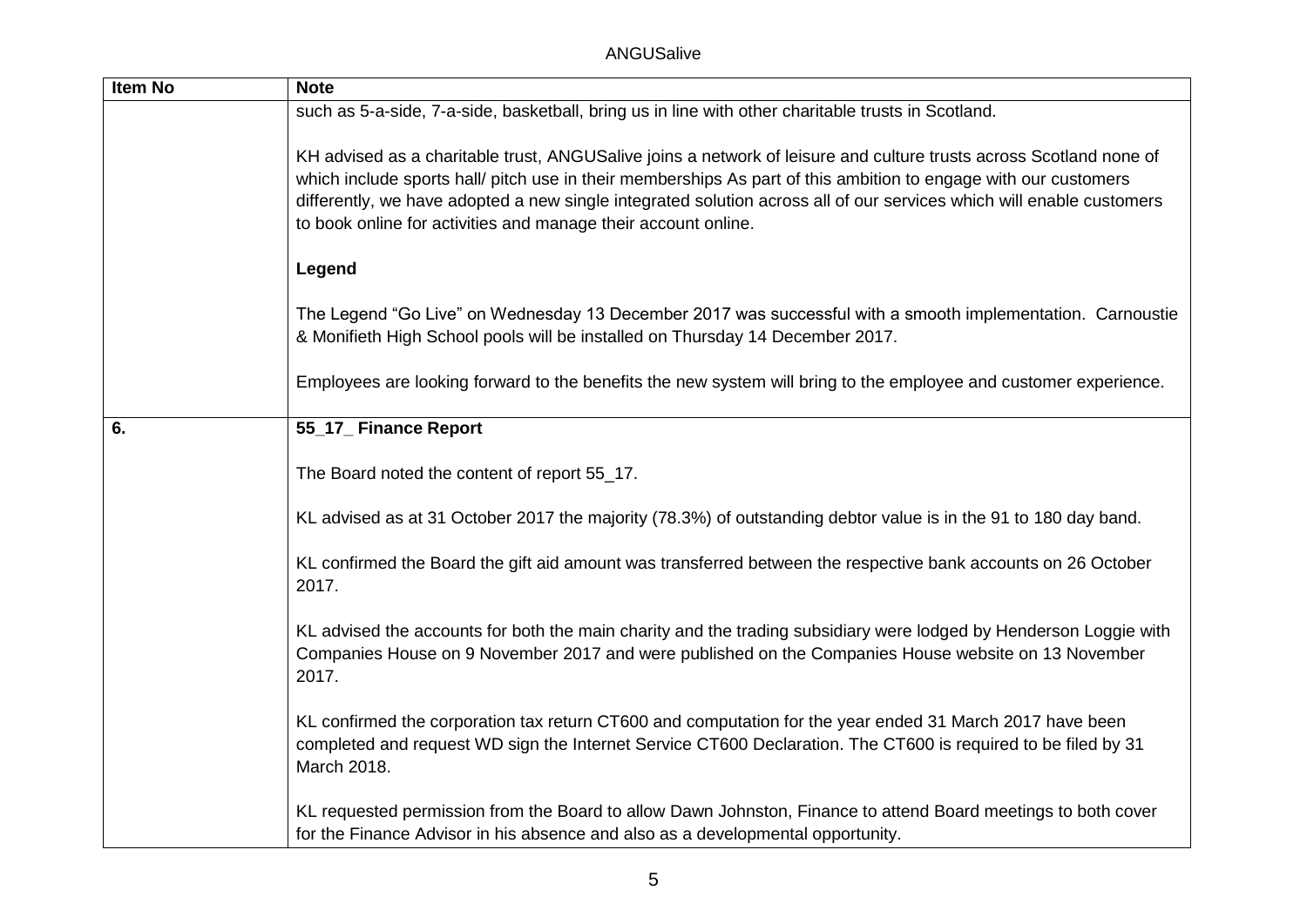ANGUSalive

| Item No | <b>Note</b>                                                                                                                                                                                                                                                     |
|---------|-----------------------------------------------------------------------------------------------------------------------------------------------------------------------------------------------------------------------------------------------------------------|
|         | KF confirmed his full support of the request and the Board unanimously agreed.                                                                                                                                                                                  |
| 8.      | 56_17_Internal Audit Annual Plan Progress Report                                                                                                                                                                                                                |
|         | The Board noted the position with completion of outstanding level 1 actions and the progress in the completion of the<br>ANGUSalive annual internal audit plan for 2017/18                                                                                      |
| 9.      | 57_17_Procurement Report_ Final                                                                                                                                                                                                                                 |
|         | The Board noted the content of report 57_17                                                                                                                                                                                                                     |
|         | CW advised there are 6 recommendations contained within the report, with 5 regarding operational controls and 1<br>for design control. There are one priority 2, three priority 3 and one priority 4 operational controls. The design control<br>is priority 3. |
| 10.     | 58_17_ Contracts Awarded Under Delegated Authority and Exemptions                                                                                                                                                                                               |
|         | The Board noted the contracts granted and exemptions approved for the period December 2015 - September 2017.                                                                                                                                                    |
|         | The Board approved the Chief Executive to formally review ANGUSalive's Financial Regulations and make<br>recommendations to the Board for consideration at the next Board meeting.                                                                              |
|         | IS advised this report will now be presented to the Board for review and noting every six months.                                                                                                                                                               |
| 11.     | 59_17_ Sickness Absence Performance                                                                                                                                                                                                                             |
|         | The Board noted performance information for quarter 2 in relation to sickness absence.                                                                                                                                                                          |
| 12.     | 60_17_Safety Health & Wellbeing Performance                                                                                                                                                                                                                     |
|         | The Board noted performance information for quarter 2 in relation to safety, health and wellbeing.                                                                                                                                                              |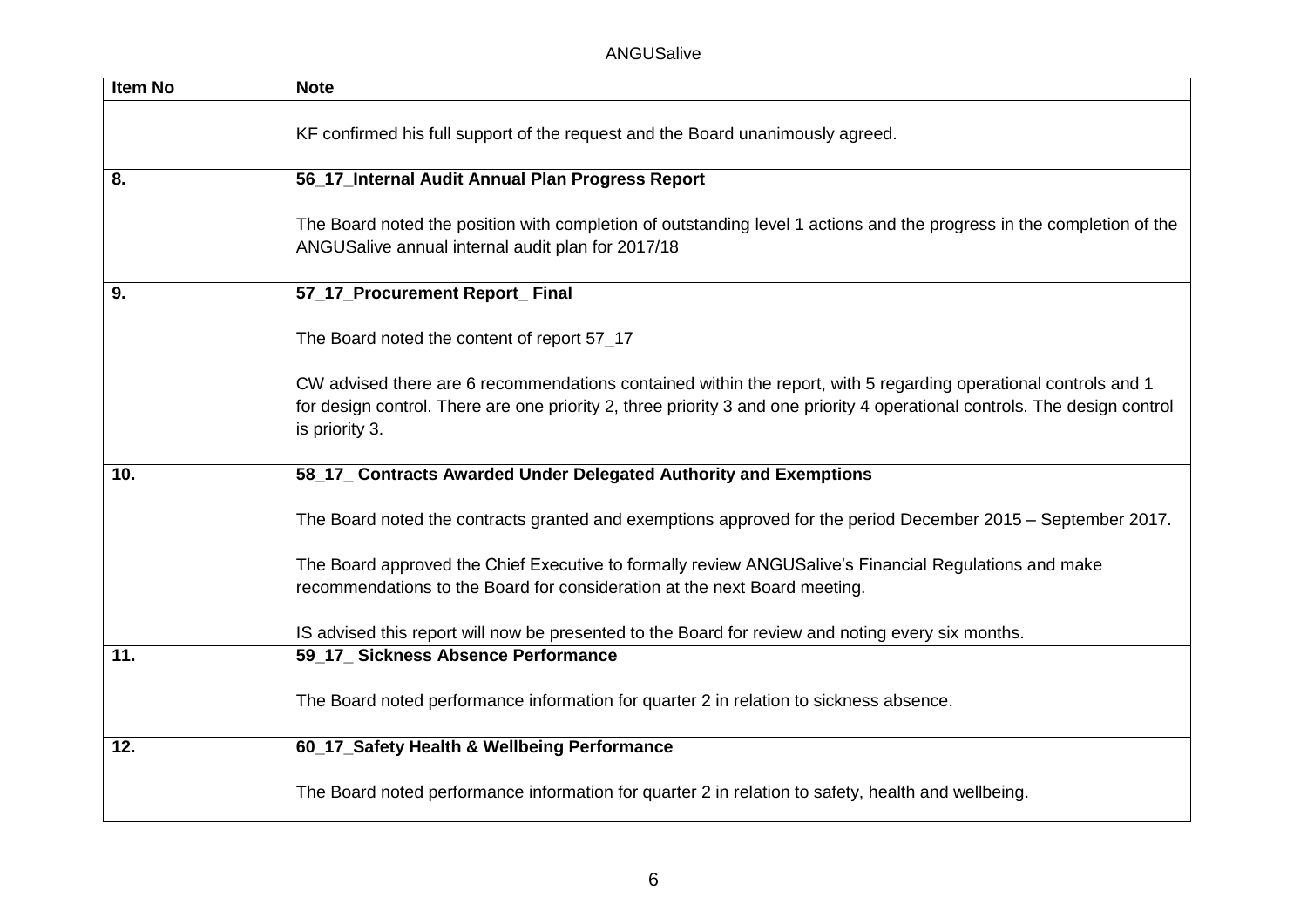| <b>Item No</b> | <b>Note</b>                                                                                                                                                                                                                                          |
|----------------|------------------------------------------------------------------------------------------------------------------------------------------------------------------------------------------------------------------------------------------------------|
| 13.            | 61_17_Compliments and Complaints                                                                                                                                                                                                                     |
|                | The Board noted performance information for quarter 2 in relation to compliments and complaints.                                                                                                                                                     |
| 14.            | 62_17_Holiday Activities Information Report                                                                                                                                                                                                          |
|                | The Board noted the information contained within report 62_17 regarding the Holiday Activities<br>which took place during 2017 school holiday periods across ANGUSalive.                                                                             |
|                | CK advised further details have been shared with all Facility Managers to allow them the opportunity to review<br>attendance figures and influence the planning of efficient and innovative future holiday activity programmes.                      |
|                | KF requested additional performance data is included within the 2018 report to ensure ANGUSalive's Strategic<br>Objectives, outcomes and charitable objects are being met.                                                                           |
|                | KH advised the introduction of the new management system will enable the collation of additional performance data.                                                                                                                                   |
| 15.            | <b>ANGUSalive New Policies and Policy Conversion</b>                                                                                                                                                                                                 |
|                | The Board considered and approved the changes made to the Customer Charter.                                                                                                                                                                          |
| 16.            | <b>Annual Report</b>                                                                                                                                                                                                                                 |
|                | The Board considered and approved the annual report for 2017/18.                                                                                                                                                                                     |
|                | DC congratulated the Chief Executive and the team on the quality of the Annual Report stating it was a very<br>informative document which provides a really good balance of information. The format and content is something to<br>be very proud of. |
| 17.            | Any other competent business                                                                                                                                                                                                                         |
|                | DC requested a full financial report on Webster Memorial Theatre pantomime be brought to the Board meeting in<br>February 2018.                                                                                                                      |